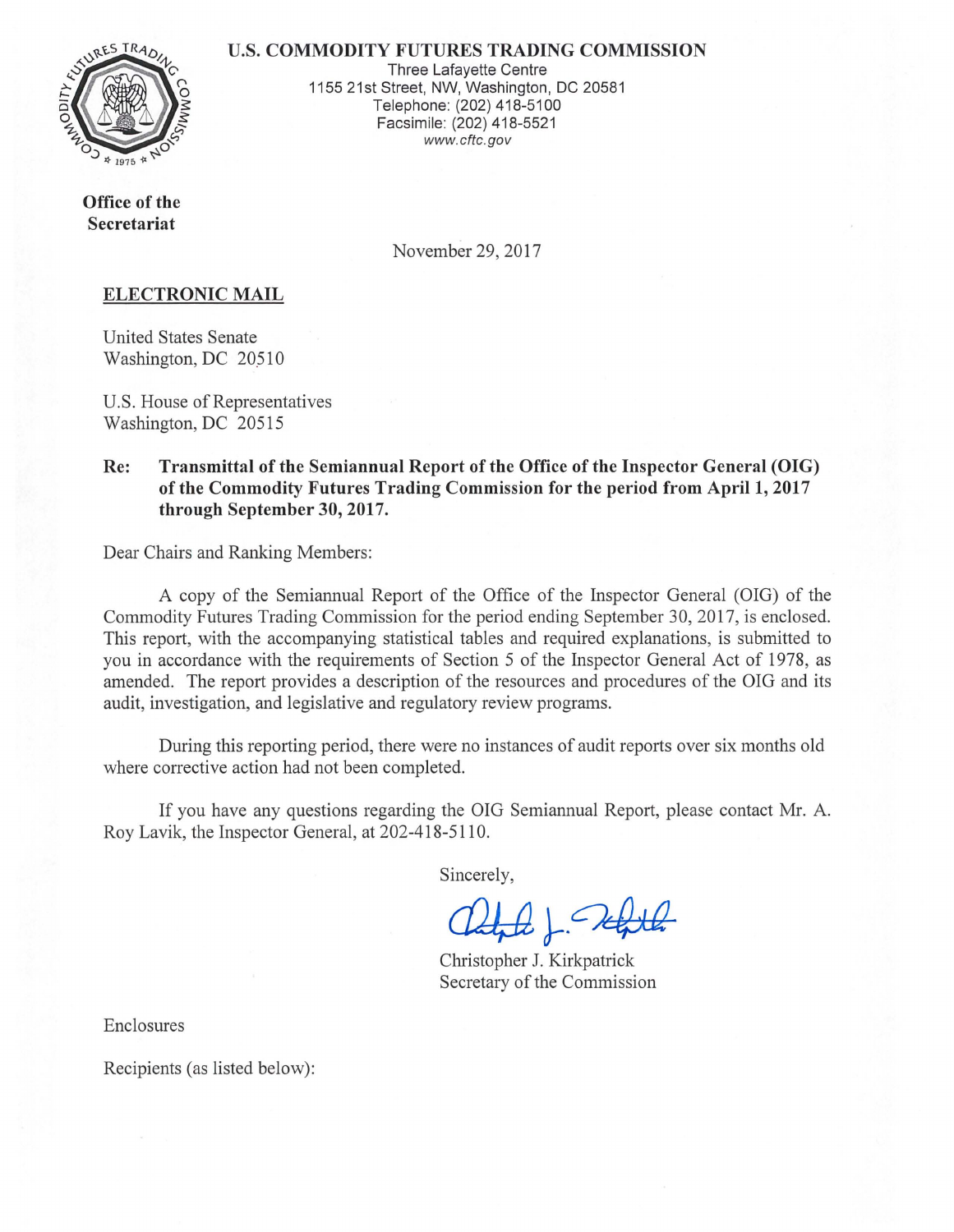The Honorable Mike Conaway Chairman Committee on Agriculture U.S. House of Representatives Washington, DC 20515

The Honorable Collin C. Peterson Ranking Member Committee on Agriculture U.S. House of Representatives Washington, DC 20515

The Honorable Pat Roberts Chairman Committee on Agriculture, Nutrition and Forestry United States Senate Washington, DC 20510

The Honorable Debbie Stabenow Ranking Member Committee on Agriculture, Nutrition and Forestry United States Senate Washington, DC 20510

The Honorable Rodney P. Frelinghuysen Chairman Committee on Appropriations U.S. House of Representatives Washington, DC 20515

The Honorable Nita M. Lowey Ranking Member Committee on Appropriations U.S. House of Representatives Washington, DC 20515

The Honorable Thad Cochran Chairman Committee on Appropriations United States Senate Washington, DC 20510

The Honorable Patrick J. Leahy Vice Chairman Committee on Appropriations United States Senate Washington, DC 20510